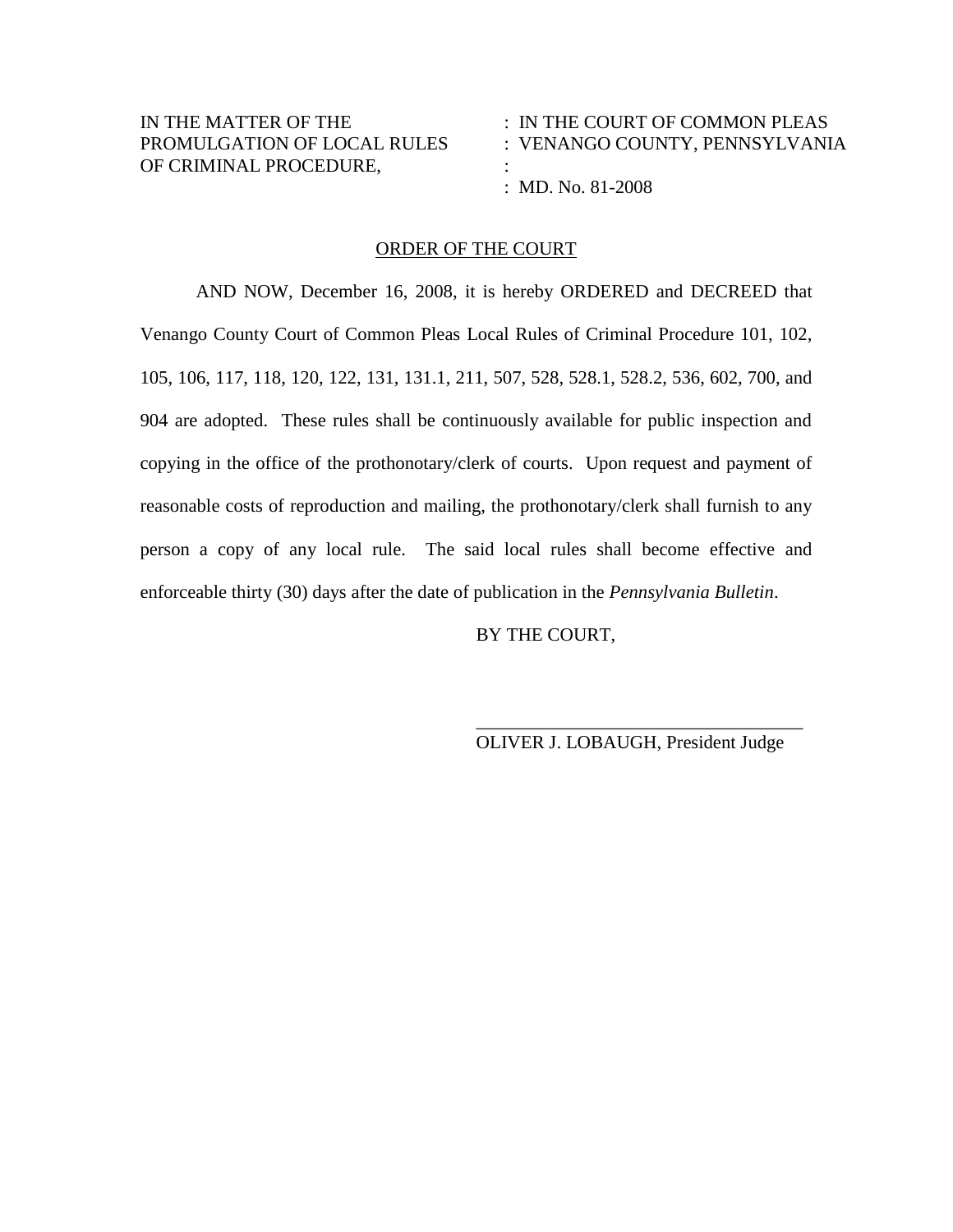#### **V.C.R.Crim.P. 101. Construction**

These rules shall be construed using the same rules of construction used in construing the Pennsylvania Rules of Criminal Procedure.

#### **V.C.R.Crim.P. 102. Citing the Local Rules of Criminal Procedure**

These rules shall be cited as "V.C.R.Crim.P. \_\_\_."

## **V.C.R.Crim.P. 105. Local Rules. Noncompliance**

No case shall be dismissed nor request for relief granted or denied because of failure to comply with one or more of these local rules. In any case of noncompliance, the Court will alert the party to the specific provision at issue and will provide a reasonable time for subsequent compliance.

#### **V.C.R.Crim.P. 106. Continuance for Preliminary Hearings**

- (A) The court or issuing authority may, in the interest of justice, grant a continuance on its own motion, or on the motion of either party.
- (B) A motion for continuance shall be filed on a form as provided by the Central Court Administrator.
- (C) The Central Court Administrator shall have authority to grant or deny a motion for continuance filed prior to the date set for the preliminary hearing.
- (D) The party requesting or opposing the continuance shall have the right to a review of the Central Court Administrator's decision by the issuing authority if there is an objection to the decision of the Central Court Administrator.
- (E) The presiding Magisterial District Judge shall rule on any motion for continuance filed on the date scheduled for the preliminary hearing.
- (F) On all cases continued, where the defendant is currently being held on bail, the presiding Magisterial District Judge or issuing authority shall review bail contemporaneously with the motion for continuance.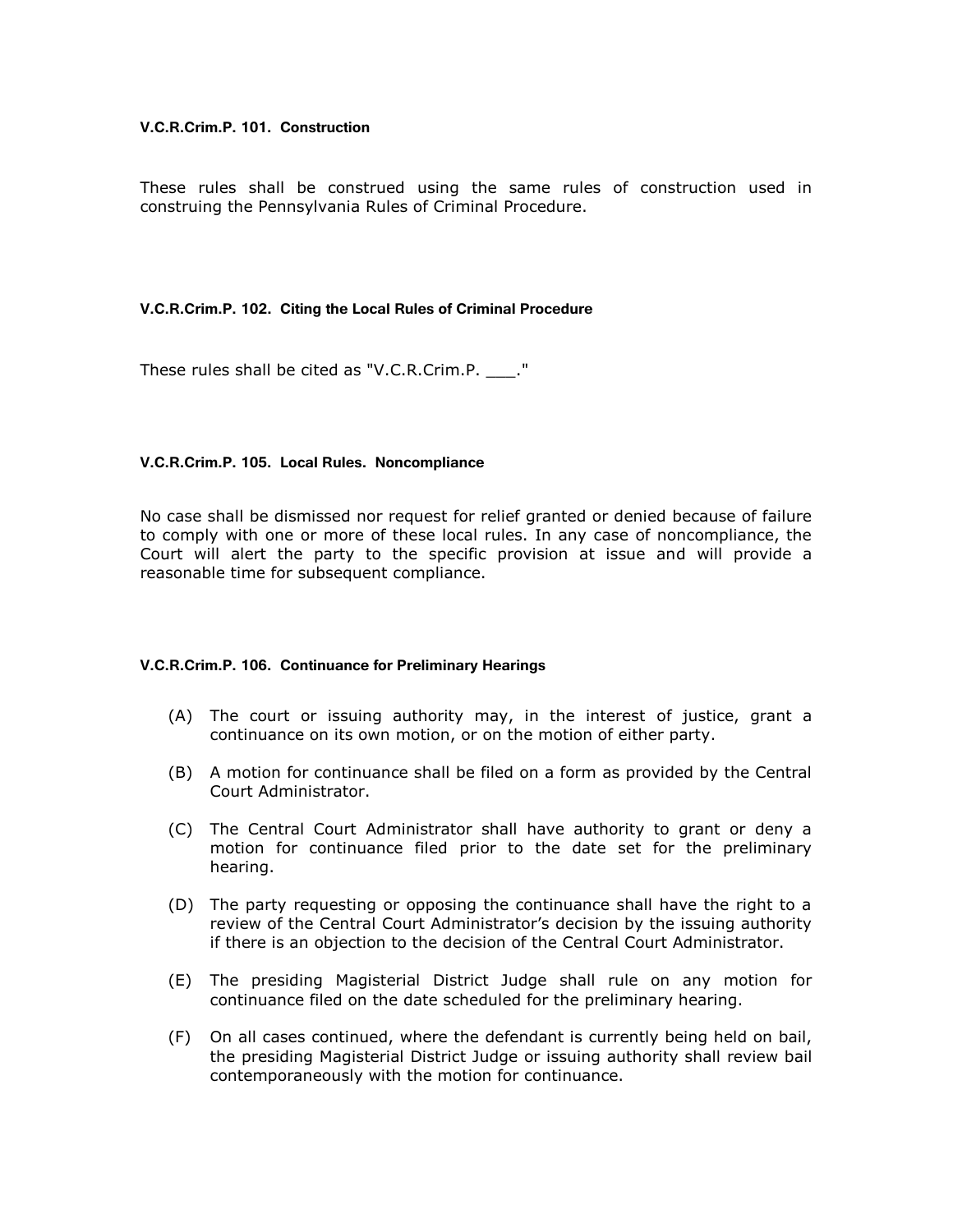## **V.C.R.Crim.P. 117. Continuous Availability of Issuing Authority**

To ensure continuous availability of issuing authorities to provide the services required by the Pennsylvania Rules of Criminal Procedure, the following on-call system of coverage is established by local rule.

Each Magisterial District Judge (MDJ) shall be available to provide services for his or her judicial district on a 24 hour basis from Monday at 8:30 a.m. through Friday at 4:30 p.m.

After-hours coverage for the entire Twenty-Eighth Judicial District shall be from Wednesday at 8:30 a.m. through the following Wednesday at 8:30 a.m. Coverage shall be by one MDJ that shall be determined on a rotating schedule to be distributed prior to the beginning of each calendar year.

If a MDJ will not be available at any time that he or she may otherwise be required to be available to provide services, the MDJ shall make arrangements with another MDJ to provide coverage during such period of unavailability. Notice of any change in coverage shall be sent/faxed to each police agency, the 911 Emergency Management Agency, and the Venango County Court Administrator.

For purposes of availability under Pennsylvania Rule of Criminal procedure  $431(c)$ , Bench Warrants, during regular business hours (8:30 – 4:30, Monday through Friday), the issuing authority shall determine availability to conduct a bench warrant hearing. After regular business hours, or if the issuing authority is unavailable to conduct a bench warrant hearing during regular business hours, the case shall proceed as if it were a court case in accordance with the procedures set forth in Pa.R.Crim.P. 150.

#### **V.C.R.Crim.P. 118. Use of Two-Way Simultaneous Advanced Communication Technology in**

#### **Criminal Proceedings**

- (A) The issuing authority may use two-way simultaneous audio-visual communication at any criminal proceeding authorized by Pa.R.Crim.P. 118.
- (B) For Preliminary Arraignments on arrest without warrant, the arresting agency shall fax a signed copy of the criminal complaint along with the bail questionnaire to the issuing authority. The issuing authority shall prepare all necessary documents and fax them to the arresting agency. The defendant shall be provided a copy of all documents. The video-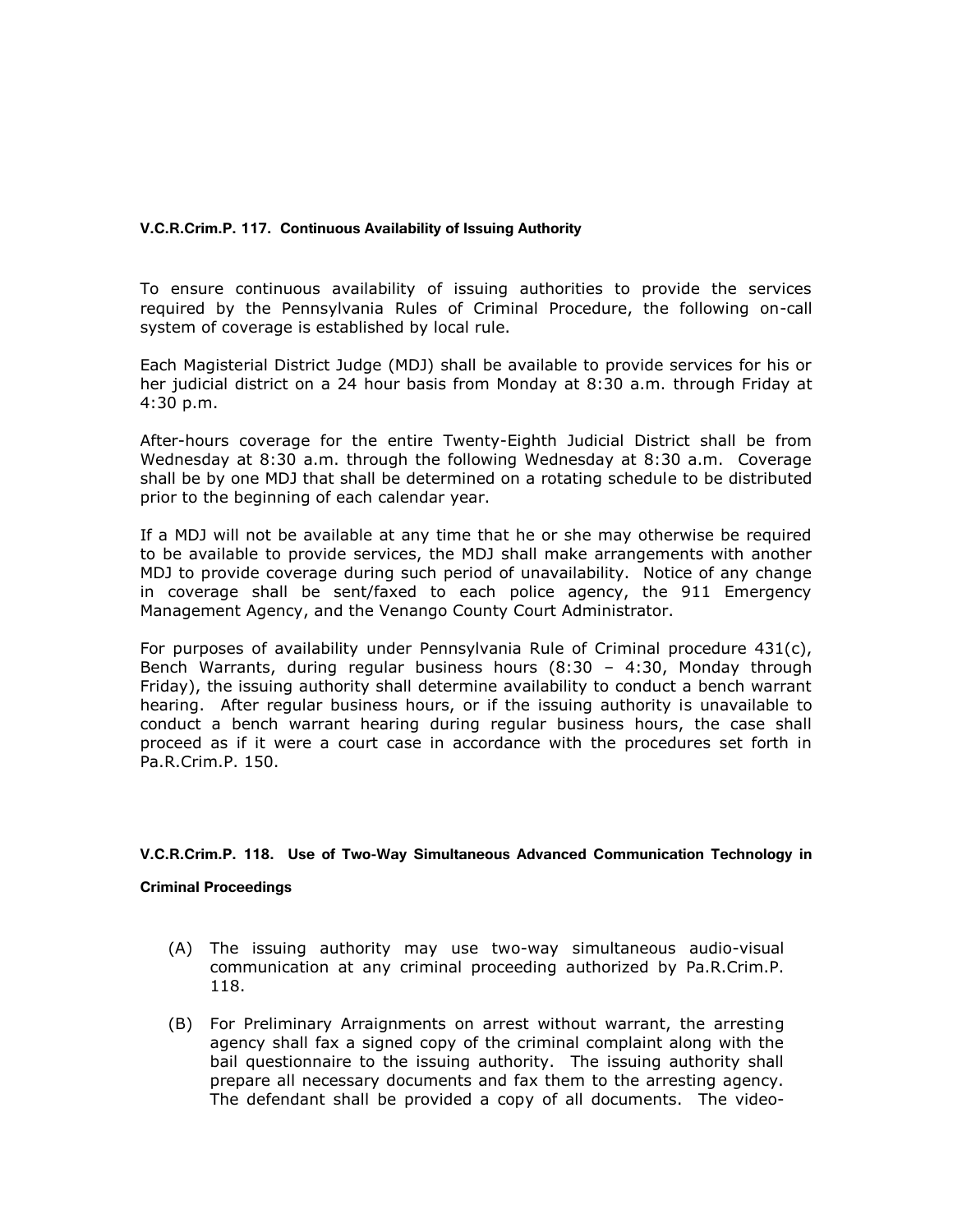conference call shall then be conducted between the defendant and the issuing authority. The arresting agency shall deliver to the issuing authority the original signed criminal complaint the next business day.

- (C) For Preliminary Arraignments on arrest with a warrant, the arresting agency shall fax a copy of the criminal complaint, bail questionnaire, and signed served warrant to the issuing authority. The procedure will then follow subsection B.
- (D) For Search Warrants, the requesting agency shall contact the issuing authority and arrange for a video-conference call. At such time as the video-conference call, the affiant shall swear to the affidavit of probable cause and then sign the search warrant application. The affiant will then fax the signed search warrant application to the issuing authority. The issuing authority will then issue or decline the application for search warrant and shall fax back to the affiant the completed search warrant. The affiant shall deliver to the issuing authority the original signed search warrant application the next business day.
- (E) For Arrest Warrants, the affiant and issuing authority shall follow the same procedure as set forth in subsection D.

## **V.C.R.Crim.P. 120. Representation, Appearance**

An attorney who is representing a defendant at the time of the scheduled preliminary hearing at Venango County Central Court shall enter his/her appearance of record in the Venango County Court of Common Pleas on the form provided. An entry of appearance is not required if the entire court case is dismissed, withdrawn, or otherwise not held for the Court of Common Pleas of Venango County, Pennsylvania. Upon failure of counsel to enter his or her appearance, it shall be entered into the record by the Magisterial District Court. Thereafter, withdrawals of appearance by counsel shall be in accordance with Pennsylvania Rule of Criminal Procedure 120.

#### **V.C.R.Crim.P. 122. Appointment of Counsel**

- (A) Counsel shall be appointed:
	- (1) In all summary cases, for all defendants who are without financial resources or who are otherwise unable to employ counsel when there is a likelihood that imprisonment will be imposed.
	- (2) In all summary cases, for all defendants who are without financial resources or who are otherwise unable to employ counsel when there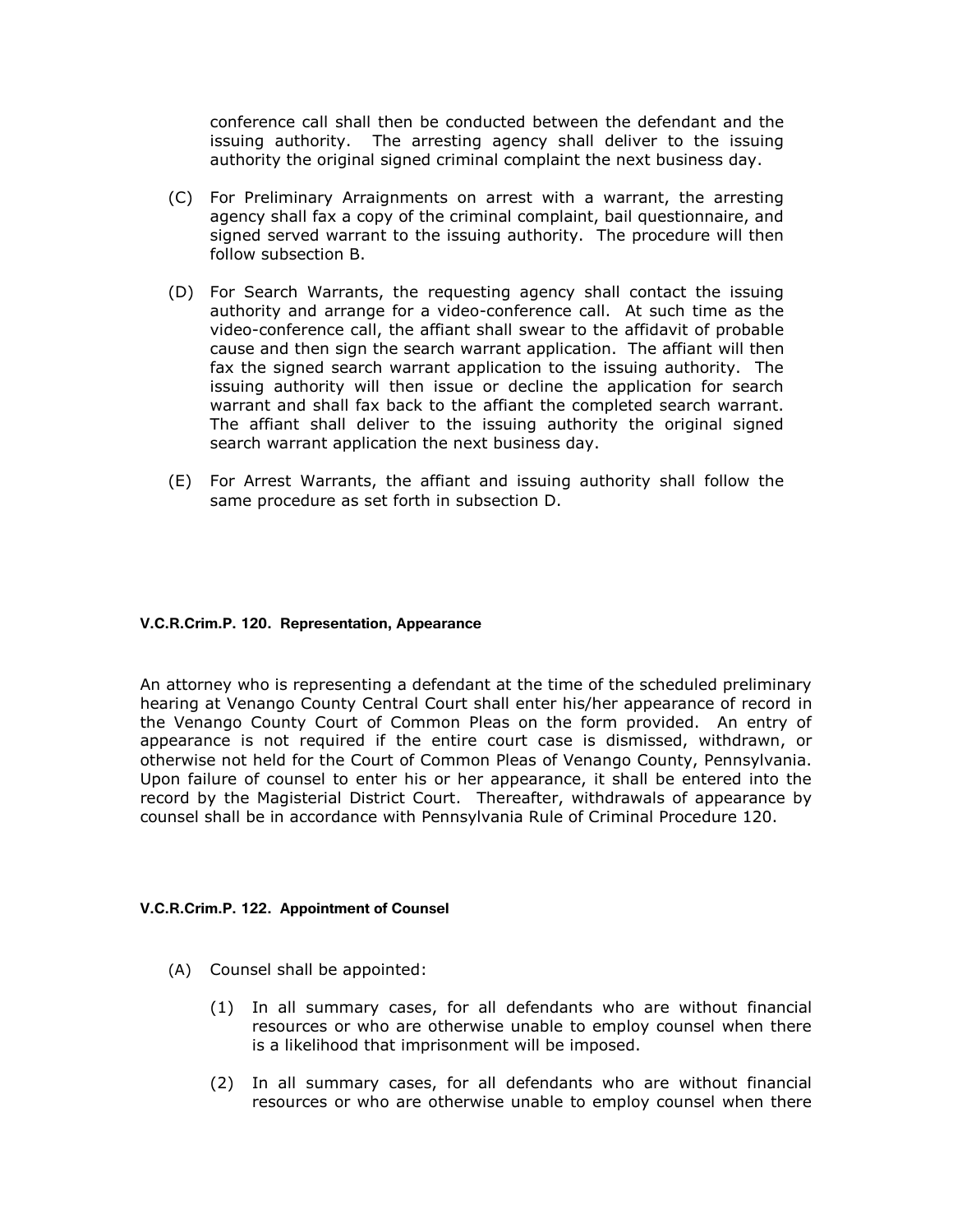is a likelihood that imprisonment may be imposed in the future for a violation of a condition of the sentence or non-compliance with the sentence imposed.

- (B) The Magisterial District Judge shall provide notice to all defendants of their right to counsel on all summary cases as required under subsection  $(A)(1)$ and (A)(2) of this Rule and shall include reference to the Public Defender's Office and all necessary information on how to contact them.
- (C) This Rule is not to be construed as requiring appointment of counsel when a defendant desires to waive his right to counsel pursuant to Pa.R.Crim.P. 121.

*Comment:*No defendant may be sentenced to imprisonment or probation if the right to counsel was not afforded at trial. *Alabama v. Shelton*, 535 U.S. 654 (2002).

## **V.C.R.Crim.P. 131. Locations of Proceedings Before an Issuing Authority**

- (A) In addition to the issuing authority's office, preliminary arraignments may be held at the Venango County Courthouse, any Pennsylvania State Police barracks, any municipal police department, the Venango County Prison, and any other location approved by the President Judge.
- (B) Preliminary arraignments may be conducted using advanced communication technology pursuant to Pa.R.Crim.P. 540. Approved advanced communications technology sites shall include each Magisterial District Judge's office and home, PSP barracks, all municipal police departments, the Venango County Prison, the Venango County Courthouse, and all approved sites in other counties throughout the Commonwealth.
- (C) Preliminary Hearings are to be conducted at the Venango County Courthouse, hereinafter Central Court. Each of the District Court Judges shall preside over cases at Central Court pursuant to a rotating schedule to be distributed prior to the beginning of each calendar year. Preliminary Hearings shall be scheduled for Wednesdays at 8:30 am and 1:30 pm, pursuant to a schedule of police departments as established by the Central Court Administrator. Central Court shall be conducted according to the procedures set forth at V.C.R.Crim.P. 131.1.

**V.C.R.Crim.P. 131.1. General Procedures Governing Central Court**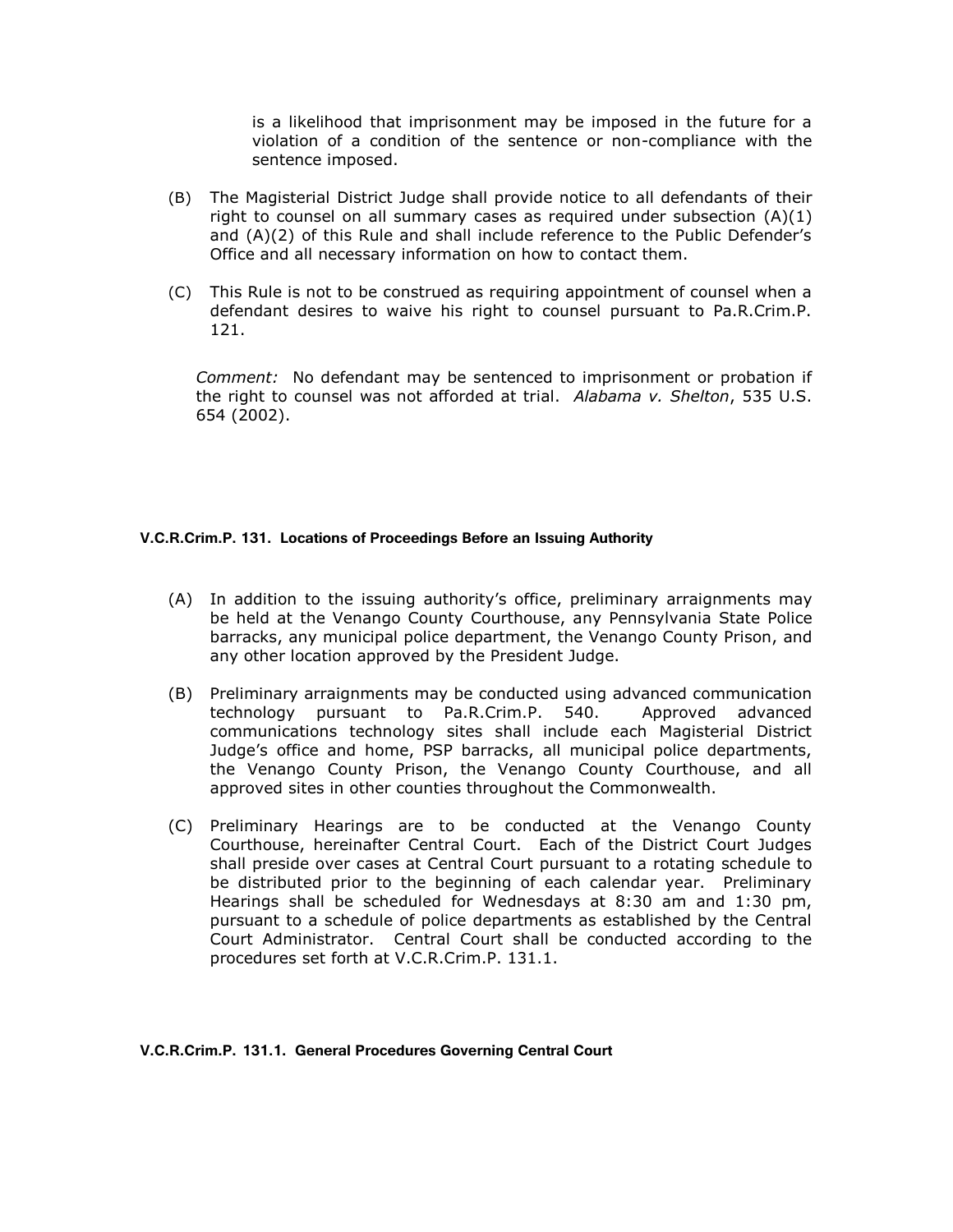(A) The Sheriff's Deputy assigned to each courtroom shall call the courtroom to order when necessary to maintain proper courtroom decorum. When a Sheriff's Deputy is not available, a member of the Central Court staff shall call court to order at 8:30 a.m., for cases scheduled to commence at that time, and at 1:30 p.m. for cases scheduled to commence at that time, for roll call and at such other times as may be necessary to maintain order.

The Sheriff's Deputy assigned to Central Court shall not be responsible for guarding prisoners unless assigned that duty by the Sheriff of Venango County or his designee.

(B) All defendants shall be present for roll call at 8:30 a.m. and 1:30 p.m. as scheduled, including defendants who are in pre-trial confinement except by prior arrangement with the court.

All defendants who are in pre-trial confinement shall be secured in the designated area by the arresting officer or an officer from the arresting officer's department.

- (C) During roll call, all persons shall be quiet and shall remain seated until asked to respond by the presiding Magisterial District Judge. When a defendant's name is called, the defendant shall stand and state the name of his/her attorney and whether they have decided to waive the preliminary hearing, enter a guilty plea or proceed to a preliminary hearing.
- (D) Attorneys representing defendants shall be present at roll call at 8:30 a.m. or 1:30 p.m. respectively.
- (E) All persons present in the Central Courtroom shall act in a proper manner, which includes prohibition of the following: loud conversations, food or beverages, use of tobacco products or smoking, chewing gum, wearing hats, use of video games, cell phones or pagers with activated sound signals, or other disruptive behavior. Parties in violation of this rule shall be asked to leave the courtroom.
- (F) The Magisterial District Judge presiding over preliminary hearings shall begin calling cases for hearings at 9:00 a.m. for those cases scheduled for 8:30 a.m., and 2:00 p.m. for those cases scheduled for 1:30 p.m. Cases shall be called in the order of seniority of membership in the bar of the defendant's attorney, subject to modification at the discretion of the presiding Magisterial District Judge for cause shown. Preference should be given to private counsel in expediting calling cases.
- (G) Defendants who are not present by 8:30 a.m. or 1:30 p.m. as scheduled shall have their case proceed per Pa.R.Crim.P. Rule 543.
- (H) Witnesses who have been subpoenaed and do not appear for a preliminary hearing may upon request of the attorney for the Commonwealth, have contempt proceedings commence against them if service of the subpoena can be substantiated.

Notice of the contempt of court proceedings against them may be via first class mail or certified mail. It shall be noted on the docket that the witness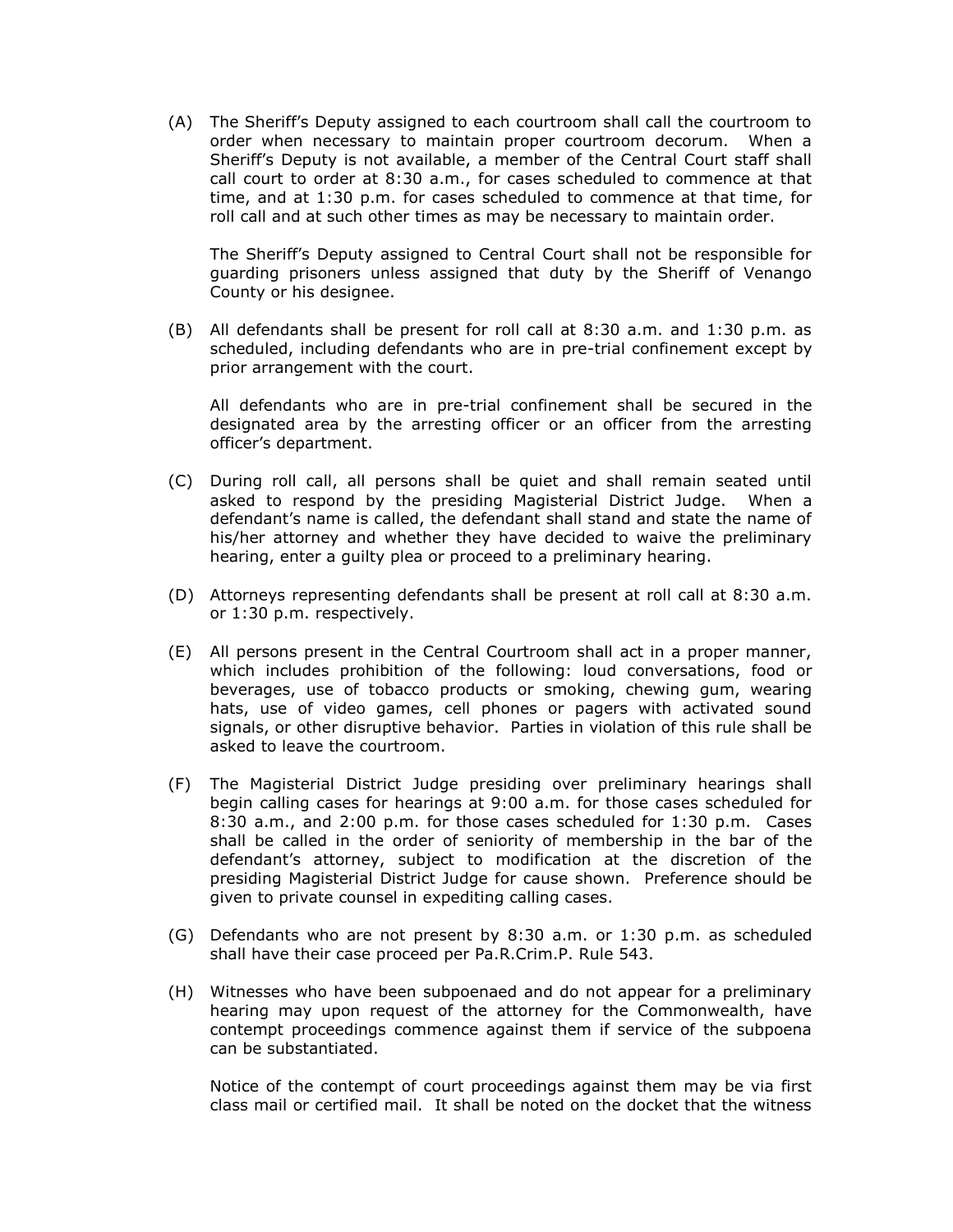failed to appear and a contempt of court proceeding may be scheduled for the next Central Court date of the Presiding Magisterial District Judge.

The proceeding may be initiated by a warrant issued to either a constable or police officer, with the contempt of court hearing to commence immediately upon arrest of the individual. If upon arrest of the individual the issuing authority is unavailable, the individual shall be released and notified of the contempt of court proceeding by mail as previously described.

- (I) Defendants who have not notified Central Court at or prior to roll call of their decision in regard to having a preliminary hearing, waiving the preliminary hearing or pleading guilty by 9:00 a.m. or 2:00 p.m. shall be treated as if they desire a preliminary hearing.
- (J) Motions for continuances shall be submitted in writing to the Central Court Administrator on forms approved and provided by Central Court. No defendants or witnesses shall be excused until the Motion has been reviewed and approved in writing by the presiding Magisterial District Judge. If the motion is denied and the defendant is not present, it shall result in the case proceeding under Pa.R.Crim.P. Rule 543. If the motion is denied and a witness is not present, the case will move forward without the witness.
- (K) All continuance notices shall be mailed to the last known address of all parties involved in a particular case and in compliance with Pa.R.Crim.P. Rule 542.
- (L) If a member of the District Attorney's office or a defense attorney asks for a sentencing hearing on a particular guilty plea case, the sentencing hearing shall be conducted in open court at a time set by the presiding Magisterial District Judge.
- (M) Defendants who are in pre-trial confinement shall not have contact with anyone except the arresting police officer, their attorney and the attorney for the Commonwealth.
- (N) All persons entering the courtroom shall be subject to a reasonable search for weapons and contraband.
- (O) In the event that all charges are withdrawn, except for summary offenses, the police officer shall file the summary citation(s) with the appropriate Magisterial District Court. If the other charges are withdrawn as part of a plea agreement, the defendant shall sign the guilty plea portion of the citation and a copy of the plea agreement shall be attached to the citation when it is filed.
- (P) All matters not addressed by the Central Court Rules shall be governed by Rules promulgated by either the Supreme Court of Pennsylvania or the President Judge of the Court of Common Pleas of Venango County.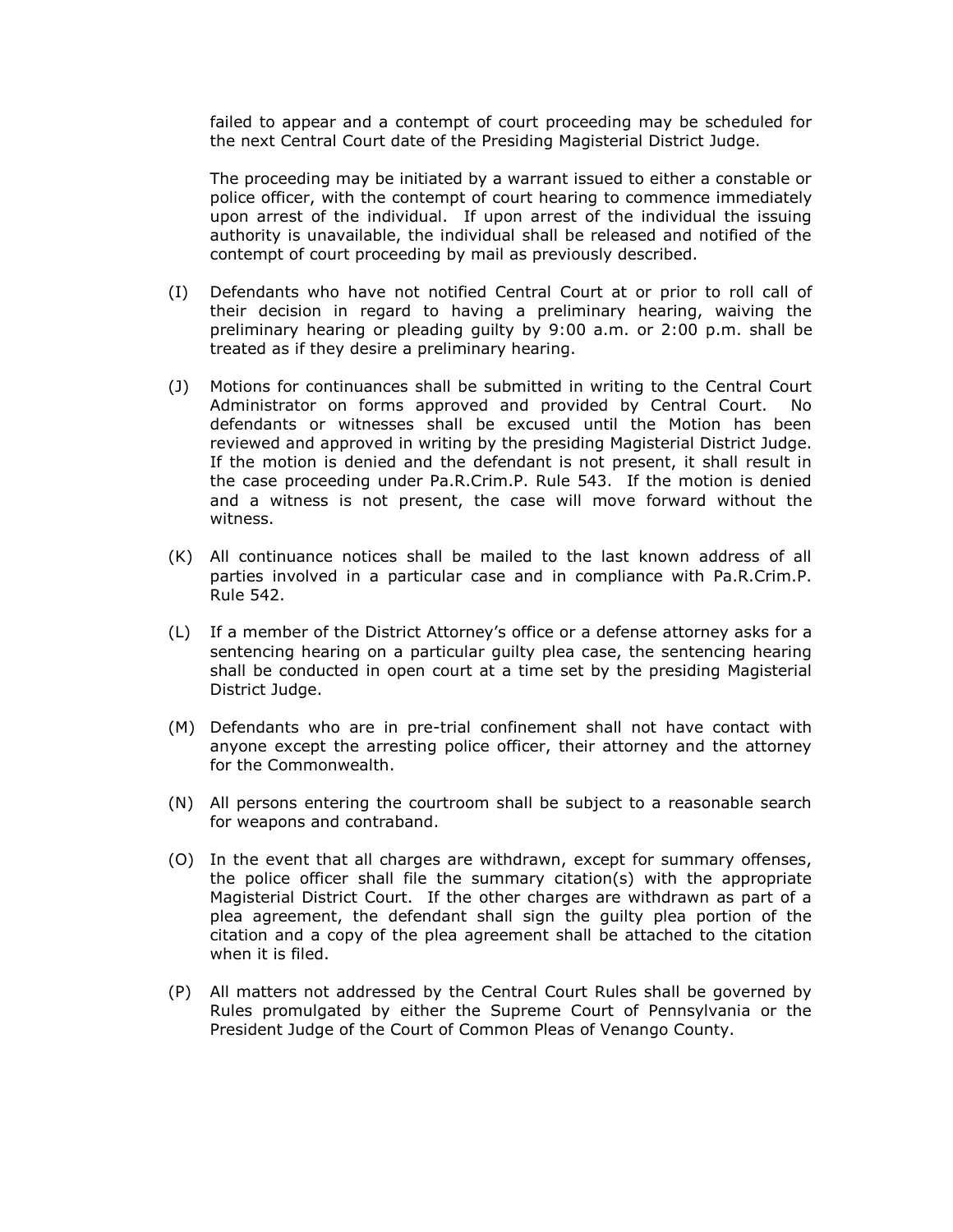## **V.C.R.Crim.P. 211. SEALING SEARCH WARRANT AFFIDAVITS**

- (A) When a Judge of the Court of Common Pleas of Venango County issues a Search Warrant and seals the Affidavit, the Judge shall attach a copy of the Order to the outside of the sealed envelope. Said order shall state the length of time the Affidavit shall remain sealed.
- (B) The Judge shall cause the sealed Search Warrant Affidavit to be filed with the Clerk of Courts in the Judicial District.
- (C) The Clerk of Courts shall establish a system for filing and monitoring said Affidavits.
- (D) Forty-eight (48) hours before the recited expiration date, the Clerk of Courts shall forward the sealed documents to the issuing Judge who will then review the matter and, if appropriate, open the file and provide for filing the matter publicly as part of the criminal proceeding, if one has been initiated, or as a distinct proceeding. The Judge shall give notice to the District Attorney twenty-four (24) hours prior of his or her intent to unseal the affidavit.

## **V.C.R.Crim.P. 507. APPROVAL OF POLICE COMPLAINTS AND ARREST WARRANT AFFIDAVITS**

#### **BY ATTORNEY FOR THE COMMONWEALTH**

The District Attorney of Venango County having filed a certification pursuant to Pennsylvania Rule of Criminal Procedure 507, criminal complaints and arrest warrant affidavits by police officers, as defined in the Rule of Criminal Procedure, charging the following offenses shall not hereafter be accepted by any judicial officer unless the complaint and affidavit has the approval of an attorney for the Commonwealth prior to filing. The approval of the attorney for the Commonwealth may be oral. Whenever feasible, such oral approval should be communicated directly to the judicial officer who should make proper notations in the record thereof.

|           | Criminal Homicide                      | 18 § 2501    |
|-----------|----------------------------------------|--------------|
|           | Murder                                 | 18 § 2502    |
| $\bullet$ | <b>Voluntary Manslaughter</b>          | 18 § 2503    |
| $\bullet$ | Involuntary Manslaughter               | 18 § 2504    |
|           | Causing or Aiding Suicide              | 18 § 2505    |
|           | Drug Delivery Resulting in Death       | 18 § 2506    |
|           | Rape                                   | 18 § 3121    |
| $\bullet$ | Involuntary Deviate Sexual Intercourse | 18 § 3123    |
| $\bullet$ | Aggravated Indecent Assault of a Child | 18 § 3125(b) |
|           | Indecent Assault of a Child            | 18 § 3126(7) |
|           | Arson                                  | 18 § 3301    |
|           | Causing or risking catastrophe         | 18 § 3302    |
|           | Perjury                                | 18 § 4902    |
|           |                                        |              |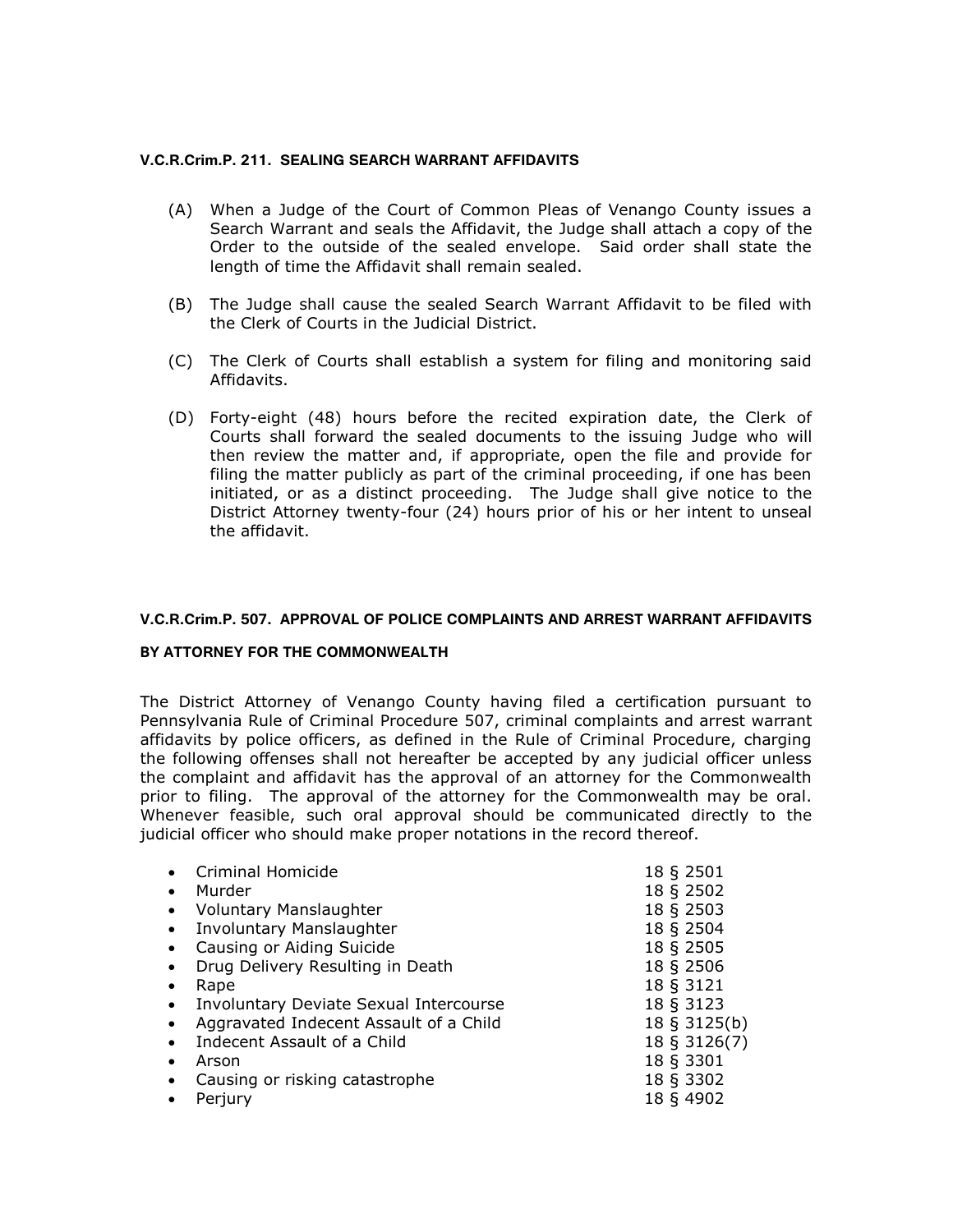● Homicide by Vehicle 75 § 3732

- Homicide by Vehicle While Driving Under the Influence 75 § 3735
- Criminal Attempt, Solicitation or Conspiracy to Commit any of the above listed offenses 18 § 901, 902, 903
- Any criminal complaint and arrest warrant affidavit that charges a minor to be prosecuted as an adult.

#### **V.C.R.Crim.P. 528. Monetary Condition of Release on Bail-Realty as Security**

- (A) When realty is offered to satisfy a monetary condition of bail as permitted by Pa.R.Crim.P. 528(D)(3), in full or in combination with other forms of security, a completed affidavit of surety and surety information page (including a warrant of attorney for confession of judgment) must be submitted to the Clerk of Courts. The affidavit and the surety information page shall be in such form as the Clerk of Courts may prescribe from time to time.
- (B) The affidavit of surety and the surety information page shall be signed by the defendant and by any and all other owners of the realty being offered as security.
- (C) Attached to each affidavit of surety submitted pursuant to paragraph (A), above, shall be the following:
	- (1) a photocopy of the deed, decree of distribution or other instrument of record, bearing all pertinent recording data, by which title was acquired, and;
	- (2) a written certification by a lawyer licensed to practice law in the Commonwealth of Pennsylvania certifying the names of the current owners of record of the realty, certifying that good and marketable title is vested in them, and further certifying the nature, holder and unpaid balance of each lien that then encumbers the realty, including, but not limited to, mortgage, judgment and tax liens. A title insurance policy with Venango County appearing as the named insured may be substituted for the lawyer's written certification, and;
	- (3) evidence of the value of the realty. This can be either a certified copy of the most recent tax assessment or a sworn statement as to the fair market value of the real estate prepared by a licensed real estate appraiser to appraise in the Commonwealth of Pennsylvania.
- (D) The Judge or Magisterial District Judge, as the case may be, shall make the determination of whether the value of the property less liens and encumbrances is sufficient to satisfy the monetary condition. For property located outside the Commonwealth but within the United States, the Clerk may impose reasonable conditions designed to perfect the lien. The Clerk shall not accept realty outside the Commonwealth as fulfillment of the monetary condition, in whole or in part, without special approval of Court.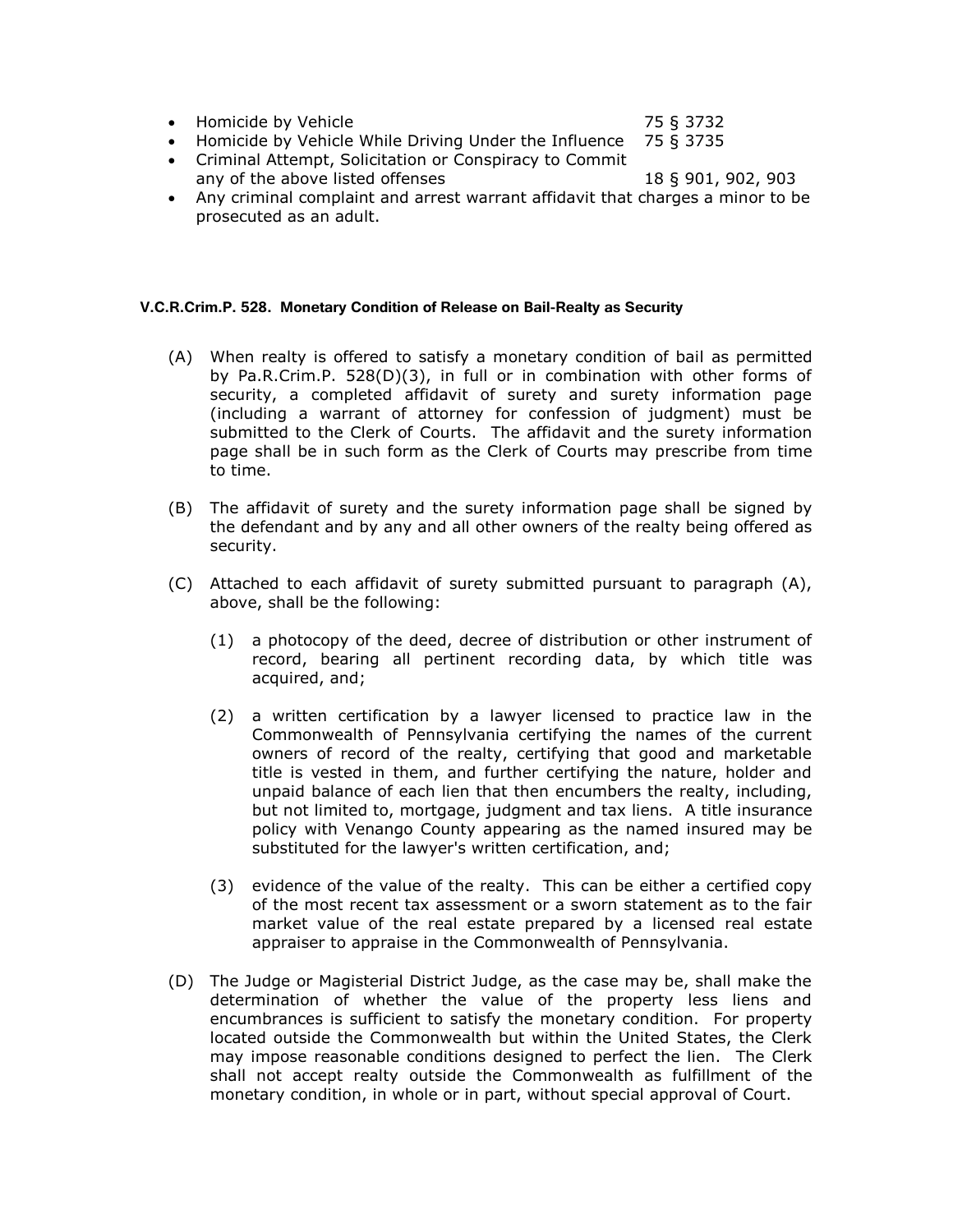- (E) The Judge or the Magisterial District Judge, as the case may be, shall ensure that any realty bond complies with these rules prior to approval of any realty bond.
- (F) As final acceptance of the realty as security, the Clerk of Courts shall cause a judgment to be confessed against all owners thereof in the appropriate county in favor of the Commonwealth for the use of Venango County. The Clerk of Courts is hereby authorized to execute all judgment lien releases for property that may be encumbered by the judgment lien but not intended to serve as security, and is further authorized to cause the judgment lien to be marked as satisfied after the full and final disposition of the case. The Clerk shall file a certificate among the papers of the criminal case certifying that judgment has been entered and setting forth the pertinent details of entry.

#### **V.C.R.Crim.P. 528.1. Percentage Cash Bail System**

- (A) A defendant charged with a crime in Venango County, or a third party surety who is not a professional bondsman or an agent or representative of a professional bondsman, may if authorized by the issuing authority or the Court execute a bail bond and deposit with the issuing authority or Clerk of Courts by depositing money equal to ten percent (10%) of the amount of bail set, but in no event less than fifty dollars (\$50.00).
- (B) The money furnished shall be receipted for, deposited, accounted for, forfeited or returned in accordance with Pennsylvania Rules of Criminal Procedure 535 and [536.](http://web2.westlaw.com/find/default.wl?DB=1000262&DocName=PASTRCRPR536&FindType=L&AP=&fn=_top&rs=WLW6.06&mt=Pennsylvania&vr=2.0&sv=Split)
- (C) If there has been no forfeiture, upon full and final disposition of the case, the Clerk of Courts or issuing authority shall retain any bail-related fees or commissions authorized by law, and the reasonable costs, if any, of administering the cash bail system. The balance shall be returned to the person who posted the money with the issuing authority or the Clerk of Courts within twenty (20) days of full and final completion of the case. Notice of the full and final disposition shall be sent by the Clerk of Courts to the person who originally posted the money at the address of record upon a full and final completion of the case. Any money not claimed within one hundred eighty (180) days from the date of notice shall be deemed as fees and shall be forfeited to the use of the County of Venango.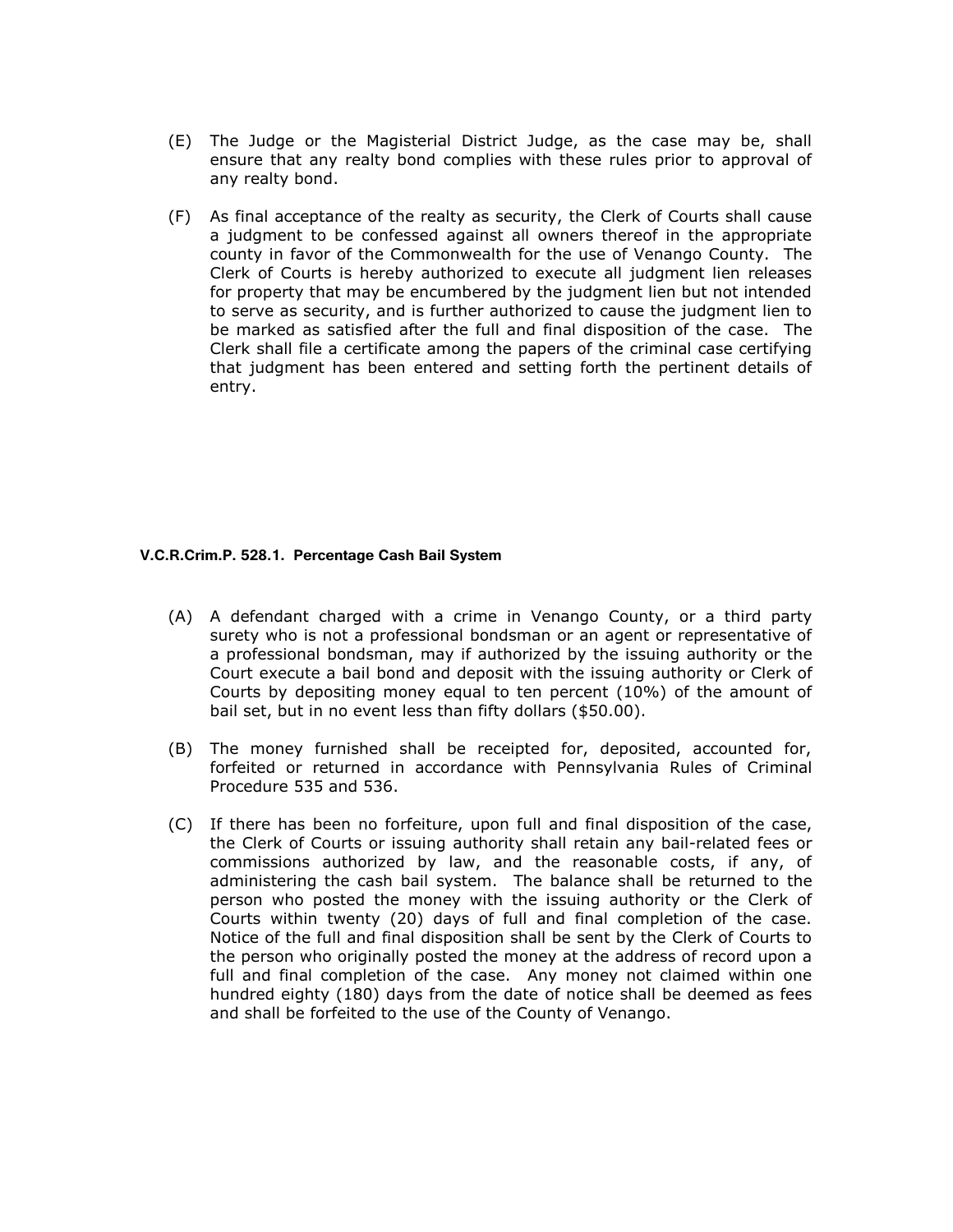#### **V.C.R.Crim.P. 528.2. After Hours Bail**

The Venango County Prison shall be authorized to accept bail and release defendants after normal business hours of the Court and on weekends upon receipt of the amount of monetary bail set by the issuing authority and the proper execution of all necessary documentation. The Warden of the Venango County Prison shall designate the appropriate officer to accept bail and complete all necessary documentation to admit the defendant to bail and release him or her from custody. All necessary forms shall be sent along with the defendant upon his or her commitment to the Venango County Prison by the issuing authority. All money received by the Venango County Prison for bail shall be transmitted along with a set of signed original bond forms to the issuing authority within forty-eight (48) hours, or if the case has been held for court then to the Clerk of Courts.

#### **V.C.R.Crim.P. 536. Pre-Release Advisory Board (PRAB)**

#### (A) BOARD MEMBERS

- (1) The Pre-Release Advisory Board shall consist of the following members:
	- (i) Director of Court Supervision Services or a representative designated by that person;
	- (ii) Parole Agent Supervisor of the State Board of Probation and Parole for the parole agents who supervise Venango County or a representative designated by that person;
	- (iii) Warden of the Venango County Prison or a representative designated by that person;
	- (iv) a representative from Venango County Mental Health;
	- (v) a representative from Venango County Drug and Alcohol;
- (2) The chairman shall be appointed by a majority of the board and shall maintain that position until such time as a majority of the board requests that a new chairman be appointed.
- (3) The Prison Advocate shall be given notice of and permitted to attend all board meetings and act in an advisory capacity for treatment programming.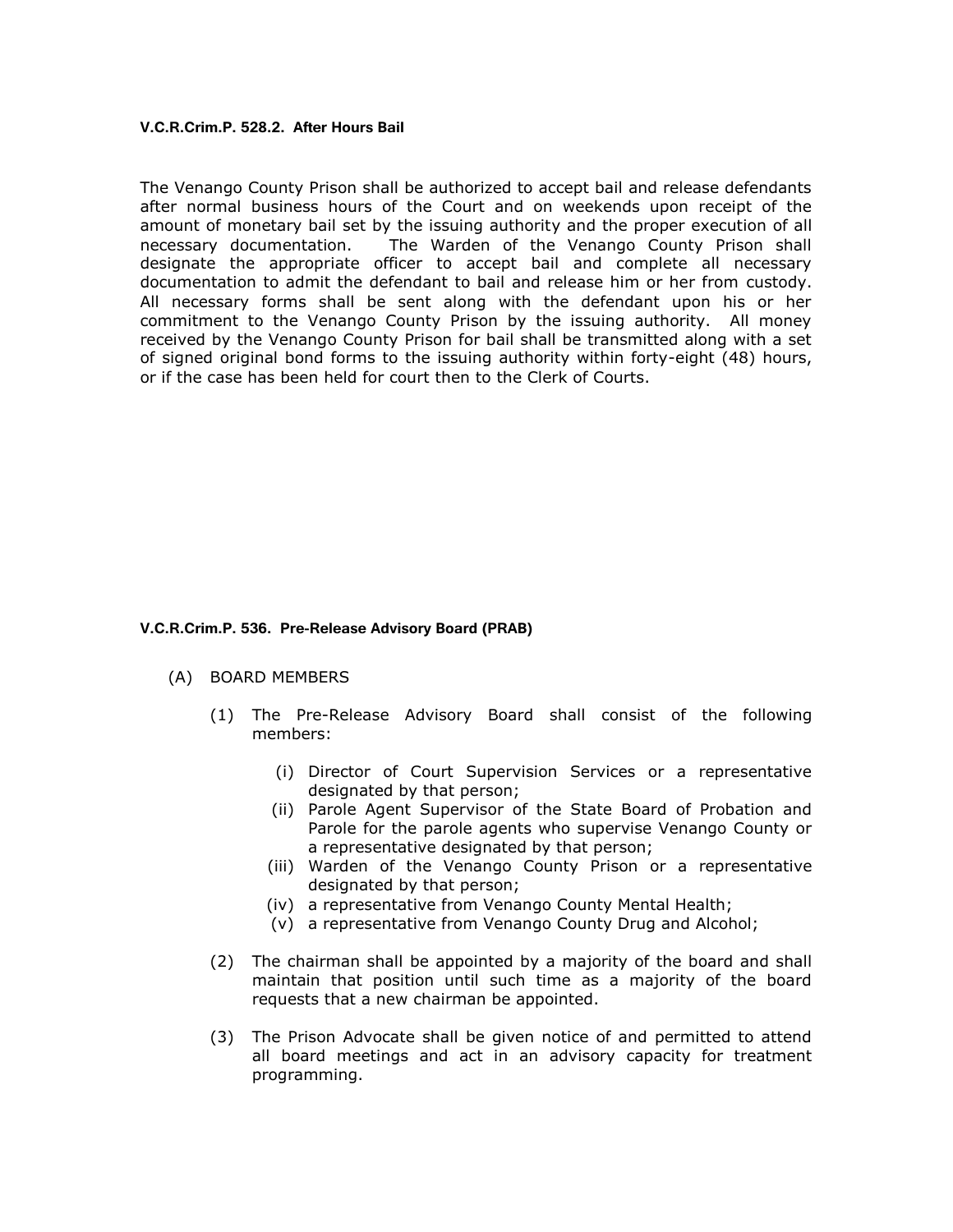## (B) PURPOSE AND SCOPE

- (1) The scope of the Board is to advise the judges and magisterial district judges of the 28th Judicial District on pre-release planning and release decisions for prisoners who are sentenced to the Venango County Prison with a minimum sentence (other than a flat sentence) that exceeds sixty (60) days or confined on a parole revocation order. The Board will at all times be acting as a representative of the court.
- (2) The purpose of the Board is to have prisoners considered for parole or re-parole beginning 30 days prior to either the minimum sentence or re-parole eligibility date so that, if possible, the following can occur:
	- (i) recommended programming is in place at the time of release;
	- (ii) a determination as to the existence of suitable housing prior to the prisoner's release;
	- (iii) if appropriate, and as authorized in the sentence order when required under 42 Pa. C.S.A. §9756 (as amended by Act 81, effective November 24, 2008), that the Prisoner may be released prior to the stated minimum in the case; and
	- (iv) allow for input regarding the prisoner's institutional behavior.
- (3) Nothing in this Rule shall impair a prisoner's right to file a motion for early parole consideration with the Court and having a hearing thereon.

## (C) BOARD MEETINGS

- (1) The Board shall meet no less than once per month, with the frequency of meetings dictated by the Chairman.
- (2) Official action of the Board occurs when a quorum is present. A quorum for this purpose consists of at least the three following persons:
	- (i) Director of Court Supervision Services or a representative designated by that person;
	- (ii) Parole Agent Supervisor of the State Board of Probation and Parole for the parole agents who supervise Venango County or a representative designated by that person; and
	- (iii) Warden of the Venango County Prison or a representative designated by that person.
- (3) The Board shall meet at a time and place designated by the Chairman and when applicable will have the following available at that office:
	- (i) Pre-Sentence Investigations;
	- (ii) Psychological and Psychiatric reports;
	- (iii) Counseling assessments;
	- (iv) Earned time data;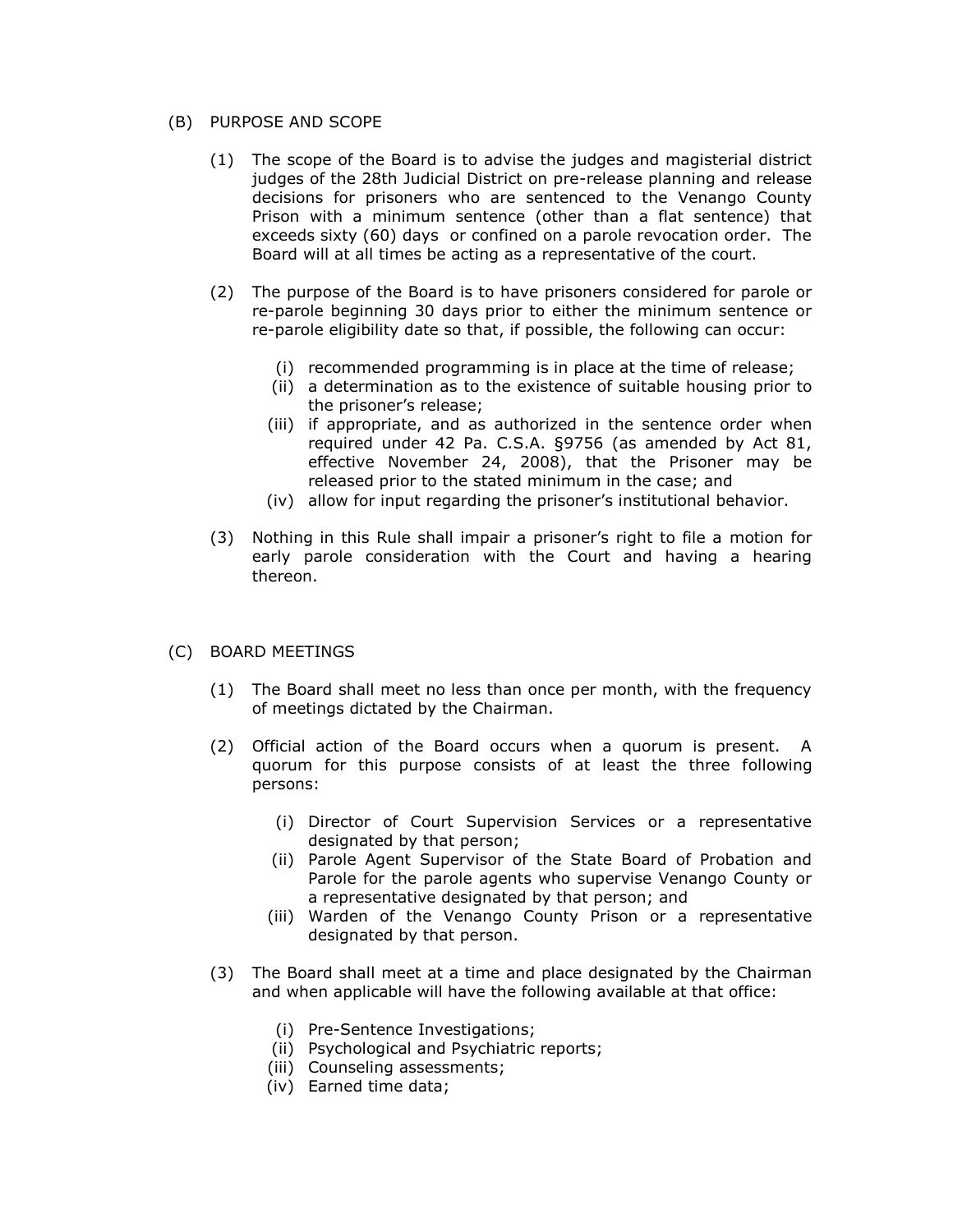- (v) Letters from employers, clergy, or other relevant information made available to the court for sentencing or ordered by the court pursuant to the sentence; and
- (vi) Such other information, as in the discretion of any Board member, that may be useful in making recommendations to the court concerning release planning and parole decisions.
- (D) GUIDELINES The Board will develop guidelines for use by the judges and magisterial district judges of this judicial district in establishing minimum periods of incarceration for parolees whose parole has been revoked. The guidelines will be available to the members of the bar, the Prison for reference by prisoners, the parole agents for Venango County, and the Court Supervision Services Officers.
- (E) PAROLE REVOCATION PROCEDURE
	- (1) If the Court makes the finding of a material violation of a condition or conditions of parole and therefore revokes parole, the Court may act in the following manner:
		- (i) as part of the parole revocation order, the Court shall consider the guidelines in making a determination of the date of eligibility for possible re-parole. This does not preclude the Court from making a determination that the prisoner shall remain incarcerated for the entire balance of that prisoner's sentence.
		- (ii) If the Court determines that a date of eligibility for re-parole is appropriate, it shall be a date certain and announced in open court and made a part of the revocation Order.
- (F) REVIEW BY THE BOARD
	- (1) Regarding prisoners serving an original sentence of incarceration, including a re-sentence to incarceration following a probation revocation, the Board shall consider their eligibility for release thirty days prior to the expiration of their minimum sentence.
	- (2) Regarding prisoners recommitted to the Venango County Prison to serve the unexpired term of their sentence following a parole revocation, the Board shall consider those prisoners for re-parole consideration beginning thirty days prior to the date set by the court in the parole revocation order for PRAB review.
	- (3) Prior to each meeting of the Board, all prisoners shall be identified who are to be considered for release by the Board and the Chairman shall ensure that the names of these prisoners are reported to the other Board members in advance of the meeting.
- (G) RECOMMENDATIONS BY THE BOARD
	- (1) The Board shall review the status of the prisoners being considered for release and make the following recommendations to the Court: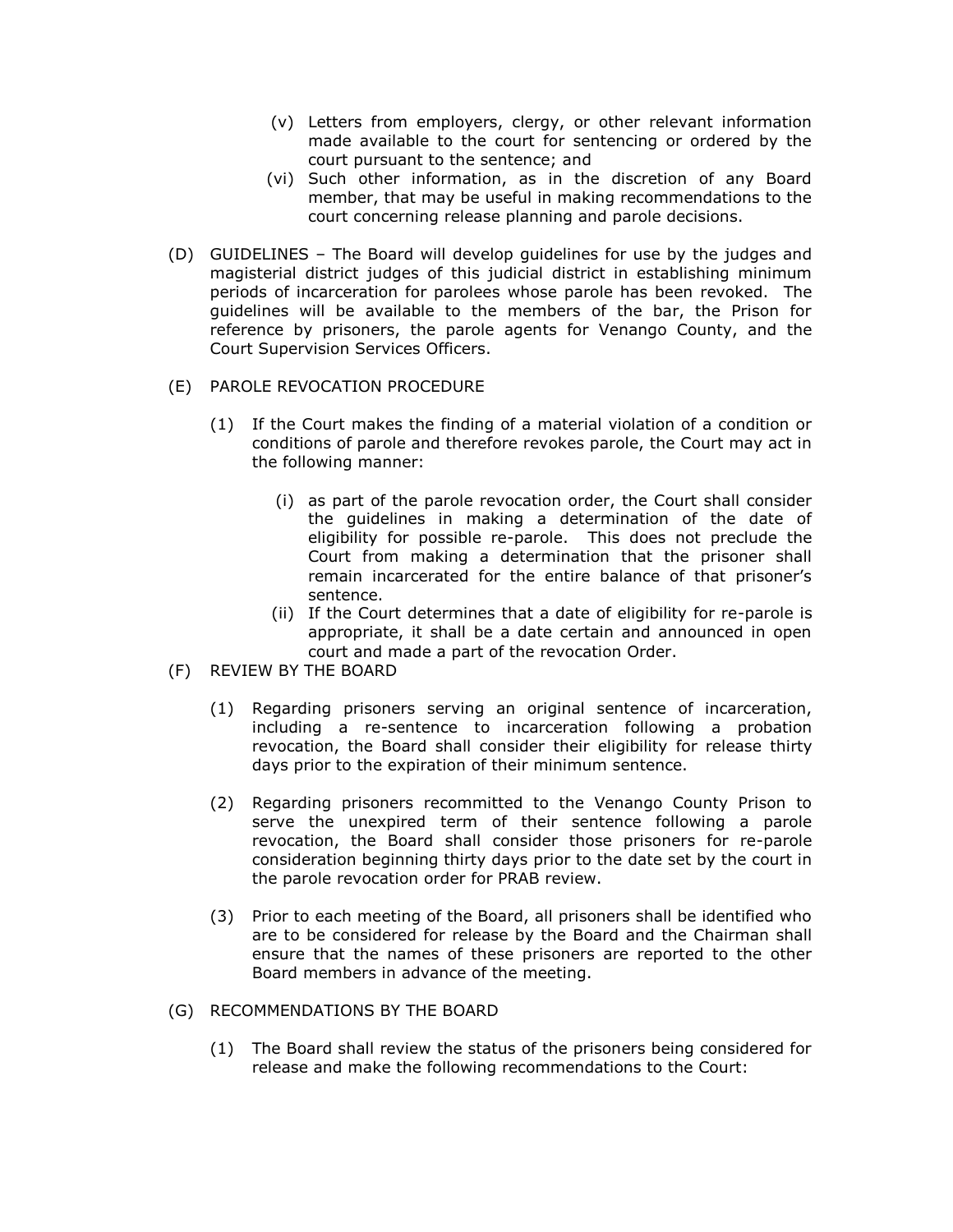- (i) whether the release of the inmate at his minimum or re-parole eligibility date would be appropriate;
- (ii) whether the prisoner should be confined for some additional period;
- (iii) whether the prisoner may be released before the minimum or re-parole eligibility date to a treatment program or to house arrest, electronic monitoring; and
- (iv) otherwise design and articulate any conditions for release of the prisoner and any parole conditions that may be appropriate.
- (2) All of the recommendations will be submitted to the court or sentencing magisterial district judge on a form designed by the Board for use by the court in making decisions concerning release of the prisoner.
- (3) The judge, or sentencing magisterial district judges, on receiving petitions, motions, and letters requesting release consideration by a prisoner, will refer these to the Board for comment and recommendation. The court may also refer other release questions to the Board, such as furloughs, release for drug treatment and any other special circumstances that the Court may be required to address in managing a prisoner serving a county sentence. However, nothing in this Rule shall impair a prisoner's right to file a Motion for early parole or re-parole consideration with the Court and having a hearing thereon.
- (H) FORMS The Board shall promulgate and the Court shall approve forms to implement this program.
- (I) AGENCIES AND OTHER INFORMATION All agencies that routinely provide the court information shall also make such information available to the Board upon the Board's request as if such request were made by the court. The Board may order assessments from SAP or other providers to assist in making pre-release decisions.

# **V.C.R.Crim.P. 602. Presence of the Defendant. Transportation from Current Place of**

#### **Detention**

- (A) When a defendant is in detention in any facility other than Venango County Prison, and the defendant is scheduled for an appearance before the Court of Common Pleas of Venango County, the following rules shall apply:
	- (1) if the defendant is represented by counsel, defense counsel shall petition the court for an order causing the defendant's temporary release from the current place of confinement and causing the defendant to be transported to confinement in the Venango County Jail pending and during the appearance before the Court.